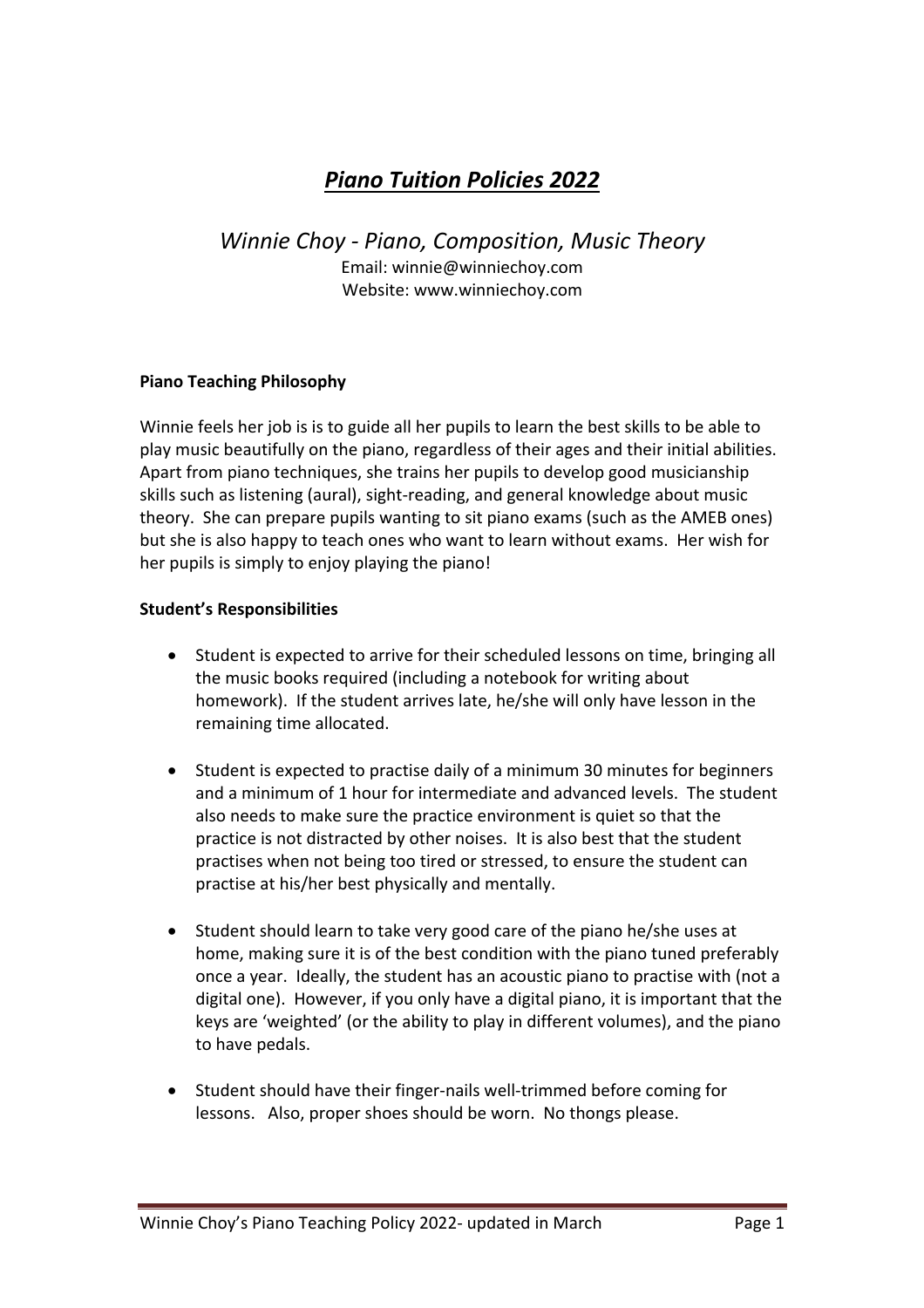## **Missed Lessons**

- The pre-paid tuition fee for any day missed will not be refunded. For any day missed, the parent or student can ask for a make-up lesson. Each student is entitled to three make-up lessons in a calendar year (i.e. from January to December).
- **Please note that it is the parent or student's responsibility to request a make-up lesson, not the teacher. If a make-up is not requested within the same week the missed lesson happened, the teacher will assume the student does not want a make-up lesson.** If a make-up is requested, the teacher will discuss with the parent/student on the best day and time to have the lesson during the days and times the teacher is available to teach. If the parent/student and teacher cannot agree on any date, then that make-up lesson opportunity is forfeited.

# **Tuition Fee and Method of Payment**

The tuition fee is paid on the first week of every month for the month in advance.

If the parent finds it difficult to pay by the month, fortnightly or weekly options are also possible (as well as paying by the term if this is preferred). Please let the teacher know the preferred method before the commencement of lessons, and the teacher will send the invoice by email accordingly.

Payment can be made by cash or direct bank transfer.

#### **Books**

- The teacher will determine the required lesson books for the student. The student/parent can purchase the books from the teacher if she has copies in her studio. If there are no copies, the teacher will have to order the books in. In this case, the student/parent is expected to pay for the postage and handling cost on top of the books' cost. The teacher will inform the student/parent of this cost. Alternatively, the student/parent can purchase the book(s) him/herself.
- New students are expected to bring an exercise book for the teacher to write about homework.
- Teachers may recommend additional books which would benefit the student's playing during the course of the student's learning.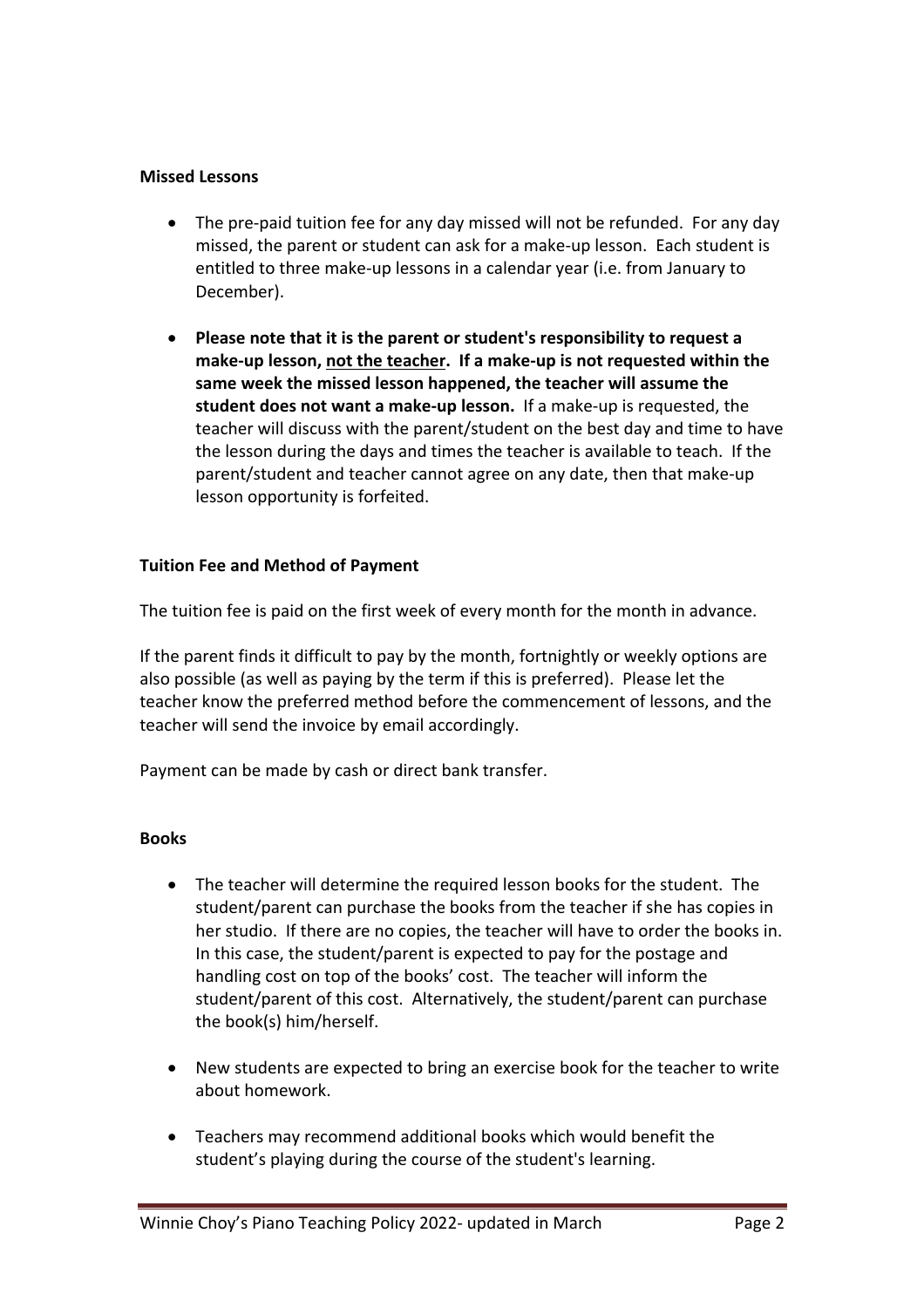• New students may need to bring a manuscript book to practise writing music. The student/parent can bring one or purchase one from the teacher.

## **Examinations**

During the course of the student's learning, the teacher may suggest to the student to try to prepare for a graded piano exam (such as the AMEB\* piano exams) when the teacher feels the student is ready to do so (but only with the consent by the student). It is not compulsory for students to do exams in Winnie's studio. However, there are many benefits for taking exams such as gaining the recognition by industry professionals by obtaining a certificate and a feedback report. In addition, the exam preparation process enables students to develop many useful 'life skills' such as time management skills, organisation skills, and problem-solving skills by developing ways to overcome obstacles to achieve certain goals. However, this is ultimately the decision of the student as to whether to take an exam or not, and the teacher will respect whatever the decision the student will make. Winnie is also happy to teach pupils who just want to learn without exams. The main thing for Winnie is to see her pupils enjoy learning music.

\*AMEB – Australian Music Examination Board

#### **School Holidays and Public Holidays**

- There will be no lessons during the Queensland school term breaks and summer holidays. However, the teacher will advise the parent/student in advance if she teaches during particular school holiday periods.
- Lesson occurs as usual on public holidays unless the teacher advises otherwise for any particular holiday.

# **Discontinuing Lessons**

- Please give the teacher at least one week's notice of discontinuing a student's enrolment. The teacher reserves the right to discontinue a student's enrolment if:
- i) the student/parent fails to pay for any fees due for more than two weeks; or
- ii) the student misses his/her lessons continuously for two weeks without providing any reason